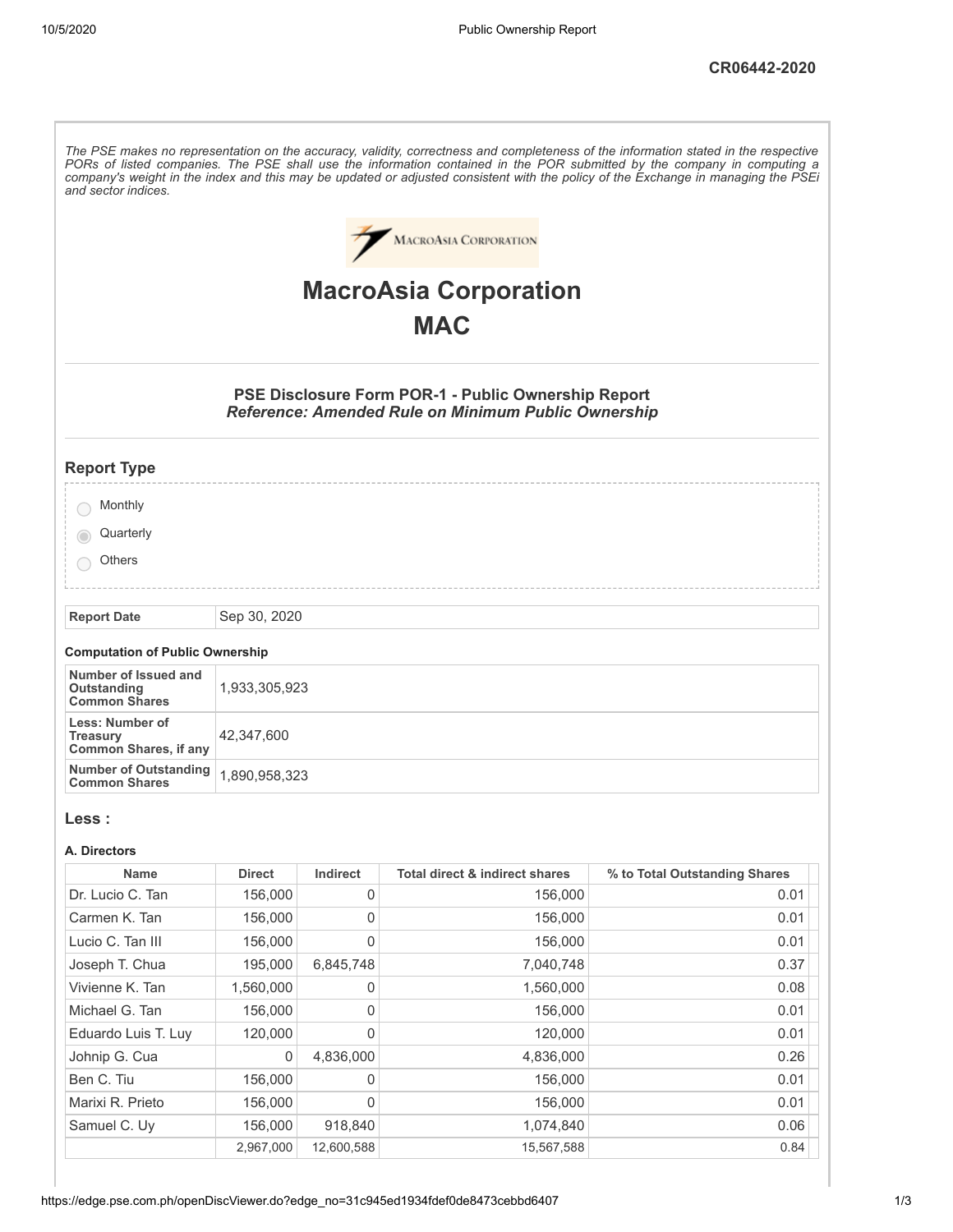### 10/5/2020 Public Ownership Report

### **B. Officers**

| <b>Name</b>                     | <b>Direct</b> | Indirect          | Total direct & indirect shares | % to Total Outstanding Shares |
|---------------------------------|---------------|-------------------|--------------------------------|-------------------------------|
| Atty, Florentino M. Herrera III |               | 358,800 8,375,564 | 8.734.364                      | 0.46                          |
|                                 | 358.800       | 8.375.564         | 8.734.364                      | 0.46                          |

### **C. Principal/Substantial Stockholders**

| <b>Name</b> | <b>Direct</b> | Indirect | Total direct & indirect shares | % to Total Outstanding Shares |
|-------------|---------------|----------|--------------------------------|-------------------------------|
|             |               |          |                                |                               |
|             |               |          |                                |                               |

## **D. Affiliates**

| Name                                   | <b>Direct</b> | Indirect       | <b>Total direct &amp; indirect</b><br>shares | % to Total Outstanding<br><b>Shares</b> |
|----------------------------------------|---------------|----------------|----------------------------------------------|-----------------------------------------|
| Baguio Gold Holdings Corp.             | 137,280,000   | $\mathbf 0$    | 137,280,000                                  | 7.26                                    |
| Conway Equities, Inc.                  | 132,771,600   | $\mathbf 0$    | 132,771,600                                  | 7.02                                    |
| Pan Asia Securities Corp.              | 111,958,302   | $\Omega$       | 111,958,302                                  | 5.92                                    |
| Solar Holdings Corp.                   | 92,040,000    | $\mathbf 0$    | 92,040,000                                   | 4.87                                    |
| Dragonstar Management Corp             | 83,850,000    | $\mathbf 0$    | 83,850,000                                   | 4.43                                    |
| Profound Holdings, Inc.                | 74,100,000    | 0              | 74,100,000                                   | 3.92                                    |
| Excel Ventures, Inc                    | 73,951,800    | $\mathbf 0$    | 73,951,800                                   | 3.91                                    |
| <b>Bigearth Equities Corporation</b>   | 72,540,000    | $\mathbf 0$    | 72,540,000                                   | 3.84                                    |
| Palomino Ventures, Inc.                | 45,084,000    | $\mathbf 0$    | 45,084,000                                   | 2.38                                    |
| Primeline Realty, Inc                  | 39,000,000    | $\mathbf 0$    | 39,000,000                                   | 2.06                                    |
| Artisan Merchandising Corp             | 39,000,000    | $\mathbf 0$    | 39,000,000                                   | 2.06                                    |
| <b>Golden Path Realty Corporation</b>  | 39,000,000    | $\mathbf 0$    | 39,000,000                                   | 2.06                                    |
| Clipper 8 Realty & Development<br>Corp | 39,000,000    | 0              | 39,000,000                                   | 2.06                                    |
| Absolute Holdings & Equities, Inc.     | 39,000,000    | $\mathbf 0$    | 39,000,000                                   | 2.06                                    |
| Caravan Holdings Corporation           | 39,000,000    | $\mathbf{0}$   | 39,000,000                                   | 2.06                                    |
| <b>Quality Holdings Inc</b>            | 39,000,000    | 0              | 39,000,000                                   | 2.06                                    |
| Sunway Equities inc                    | 35,053,200    | $\mathbf 0$    | 35,053,200                                   | 1.85                                    |
| Infinity Equities Incorporated         | 34,320,000    | $\mathbf 0$    | 34,320,000                                   | 1.81                                    |
| <b>Bestview Development Corp</b>       | 34,320,000    | $\mathbf{0}$   | 34,320,000                                   | 1.81                                    |
| <b>Basic Options Inc</b>               | 34,320,000    | $\mathbf 0$    | 34,320,000                                   | 1.81                                    |
| <b>Winsor Merchandising Corp</b>       | 34,320,000    | $\mathbf{0}$   | 34,320,000                                   | 1.81                                    |
| Prima Equities & Investments Corp      | 34,320,000    | $\Omega$       | 34,320,000                                   | 1.81                                    |
| Legacy Holdings Inc                    | 34,320,000    | $\mathbf 0$    | 34,320,000                                   | 1.81                                    |
| Kinston Realty & Development Corp      | 34,320,000    | $\mathbf{0}$   | 34,320,000                                   | 1.81                                    |
| <b>Wonderoad Corporation</b>           | 15,000,000    | 0              | 15,000,000                                   | 0.79                                    |
|                                        | 1,386,868,902 | $\overline{0}$ | 1,386,868,902                                | 73.28                                   |

### **E. Government**

| <b>Name</b> | <b>Direct</b> | Indirect | Total direct & indirect shares | % to Total Outstanding Shares |
|-------------|---------------|----------|--------------------------------|-------------------------------|
|             |               |          |                                |                               |
|             |               |          |                                |                               |

### **F. Banks**

| <b>Name</b>  | <b>Direct</b> | Indirect | Total direct & indirect shares | % to Total Outstanding Shares |
|--------------|---------------|----------|--------------------------------|-------------------------------|
|              |               |          |                                |                               |
|              |               |          |                                |                               |
| G. Employees |               |          |                                |                               |

| <b>Direct</b><br><b>Name</b><br>% to Total Outstanding Shares<br>Total direct & indirect shares |  |
|-------------------------------------------------------------------------------------------------|--|
|-------------------------------------------------------------------------------------------------|--|